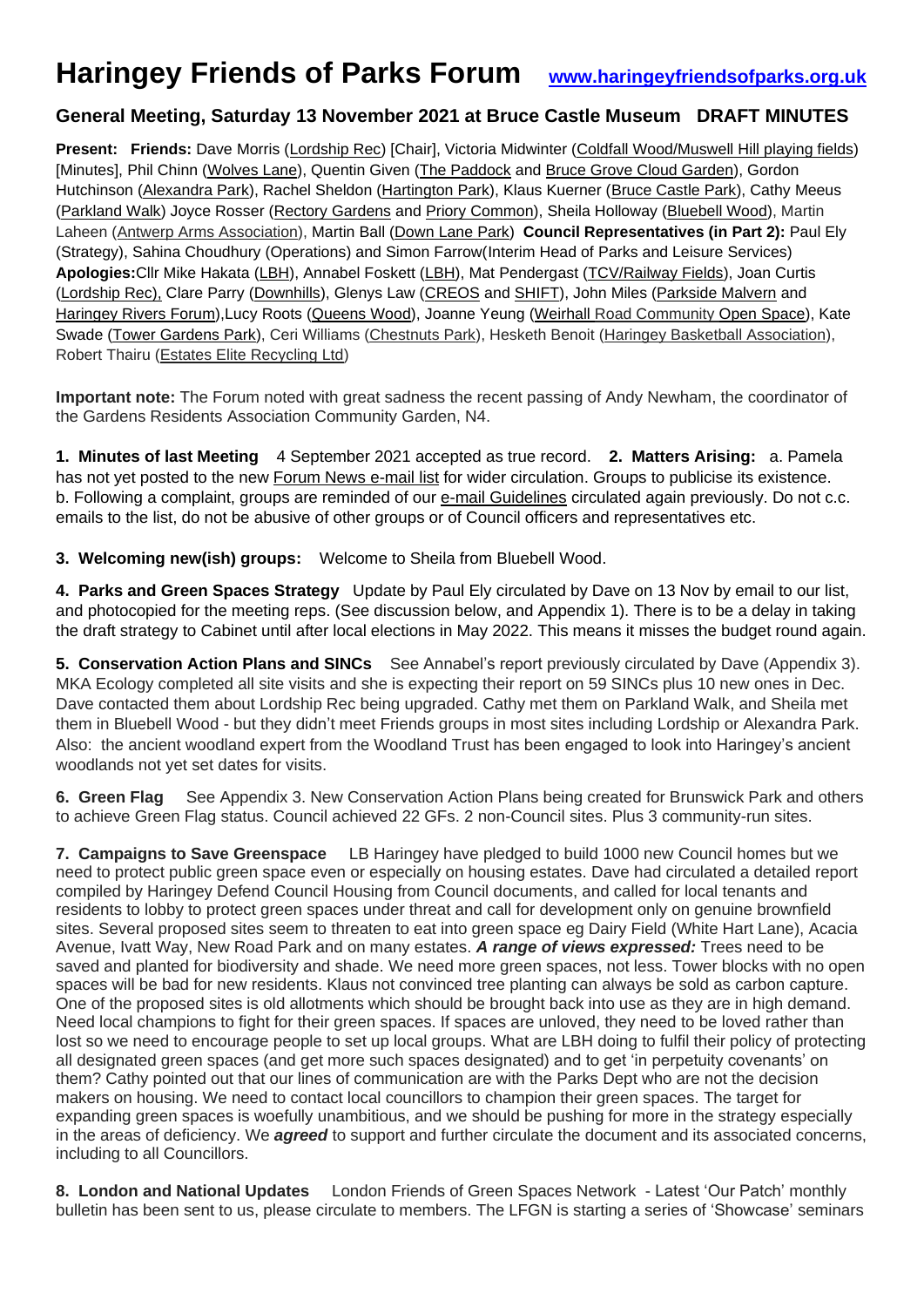on Zoom showcasing the work of particular Friends Groups - if you want to participate, contact Dave. Meanwhile every friends group is urged to get their group's info onto the GoParks London Map.

**9. Part 1 AOB** *Bulbs* for groups. When is Council distributing them?. Selection of local *Walks booklets* – published by the Forum with a grant and now being distributed via community centres etc so please take and deliver (contact Joyce). Lots more info on Haringey Walks pages on council website. *Trees For Cities*, national organisation works with corporate volunteers, have set up *Trees For Streets*, a 10 year programme to plant street trees (based on individual sponsorship) and includes some planting in parks. Some concern that it would need to be well thought through, esp re the parks trees - but seems OK. In Haringey individuals can pay for street trees or for celebration/commemoration trees for £250. In parks Alex Fraser decides where and what tree in consultation with Friends and LBH look after for three years. Residents can offer to water street trees – the big green plastic bags are refilled by residents or council. Alexander Palace manager has decided not to allow any more in that park as too difficult to maintain after the initial period.

---------------------------------------------------------------------------------------------------------------------------------------------------

#### **PART 2 (with Council reps present)**

**Item 10. Friends' Groups Reports** (Note several reports submitted/circulated in advance and after meeting)

**Alexandra Park**: Normal activities up and running. Visitors centre open 2 hours on Sundays. Started Walks programme. Park needs time to recover from the massive fireworks display. Wildlife takes a battering but the pair of falcons on the TV tower have returned. We want to put a nesting box on the tower. We have tried to get in touch with Annabel to link up with MKA ecology about SINC status and should be seeing her on Tuesday. **The Paddock:** (As circulated in advance) The consultation on design has finished, the design is being refined. The main works to deal with Japanese Knotweed will start early 2022 before bird nesting, with main works in spring/summer involving some disruption. The subsequent works on paths, hides etc will then follow. The bid for HLF funding for replacement building including classroom etc was not successful but a further bid will be submitted. Meanwhile educational and wildlife survey activities have continued. **Wolves Lane**: The woman who runs our website has posted over 3200 blog posts! We had goldcrests but the trees they lived in have been cut down. There have sadly been several funerals recently of former volunteers and carers. We are due to catch up with Simon on tenancy issues. **Friends of Lordship Rec:** (As circulated in advance) Friends and Hub events and activities have taken off after covid restrictions ended: this has included our annual Tottenham Flower and Produce Show, Hub Co-op open day and AGM, Halloween lantern-making and walk in the dark, 500 attending firework night on our hill watching the Ally Pally display, and special 'Community Thursdays' at the Hub including free cooked food distribution. Someone new is considering launching Park Run weekly sessions, and a relaunch is planned of the Shell Theatre Performing Arts Collective with events throughout 2022 (the 90th anniversary of the Shell Theatre being built). We got our Green Flag award for our management of the Lordship Woodland, and have been working closely with TCV drafting a Conservation Action Plan for the natural areas in the Rec we help manage. Devastated to lose fantastic PPO Jeffrey Lennon who has moved on. **Coldfall Woods and Muswell Hill Playing Fields**: We met with Alex Fraser and Mike Hakata and were told that following an independent engineer's report sadly 14 trees at the edge of the Wood were to be felled because they were causing subsidence. We subsequently contacted AXA prior to issuing a statement and updating our petition. AXA said they were still exploring alternatives and were not demanding the trees come down. We are now waiting for further talks between the Council and AXA to clarify their respective positions. AXA may just be trying to silence us. Haringey's concern is that the 'alternative' referred to is that AXA underpins the house and charges the Council which is not what we want.We intend to publicise what AXA is up to unless we get real proof that they are preserving the trees **and** picking up the costs. Better news - we have had the go ahead for our wildflower meadow so will press on with help from TCV. **Bluebell Wood:** One hectare of Ancient Woodland. Badly trampled, problems with drainage and footpaths. Waiting for ecology report and the Woodland Trust expert to review. The Friends held our first volunteer event clearing the entrance and using brambles for dead hedging. Next one next Saturday with TCV. Sheila is doing plant survey – can see project on iNaturalist, search under Haringey/Bluebell Wood. Requesting help from Simon's team: a) The drain at the end of Winton Ave is at the wrong level so flooding into the Wood.b) We need the key to the notice board. **Parkland Walk:** (As circulated in advance) The Fs of PW has been largely preoccupied with responding to two significant planning issues. The most important is the plans relating to the replacement of the Stanhope Road Bridge, which is an integral part of the PW. The Friends accept and approve the bridge replacement but have serious concerns about the plan to create a high-spec wheelchair accessible ramp at this location. The destruction of green space that this would involve is excessive in a nature reserve. We are very much in favour of improved accessibility, but the FPW maintains that alternative wheelchair accessible entrances could be created at other locations that would not have such a severe impact on the nature reserve and would be more useful for users. The Council has approached this issue in an overly narrow and restrictive way and we maintain that their consultation process was skewed to achieve the answer they wanted. We have also had concerns about the Cranwood development adjacent to the northern section of the Parkland Walk, which we feel will impact on the visual amenity of the entrance and, without adjustments to the plans, could create flooding problems on the Walk. On a more positive note, in the past month we have run several successful events: a bat walk (by Cindy Blaney), a tree walk (by Stephen Middleton) and a children's lantern-making event on our Wildlife Trail just before Halloween. The launch of the crowdfunded 'chewing gum trail' was covered in the Observer. Met with Mike Hakata and pointed out areas of concern. Have asked if land owned by Homes for Haringey backing onto Mount View Rd neighbouring the Walk could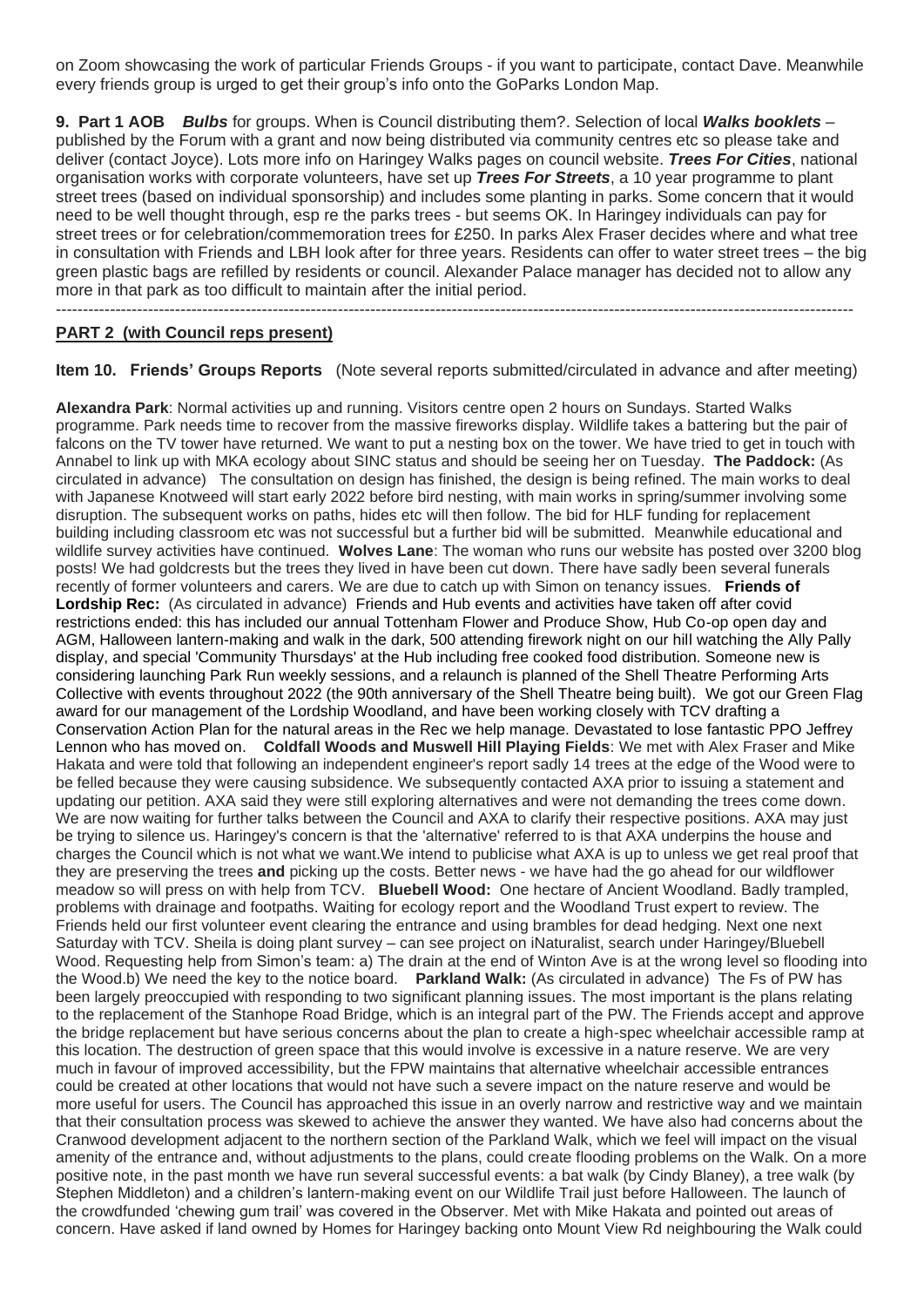be transferred to the Walk. Waiting for MKA ecology report. **Bruce Castle Park:** Litter picks resuming 14 November 1pm in front of the Castle. Sahina has been very helpful. Subsequently popular tea/coffee and homemade cake inside the Castle. Park walk-through with Chris Patterson has occurred. Report created. Issues of open gates and vehicles inside the park was (re)highlighted. Our historic Oak tree: 3<sup>rd</sup> Nov, 3am first fire. 4<sup>th</sup> Nov, met with Chris Patterson and Alex Fraser informed. 6th Nov, second or third fire. Council, councillors and Police informed. 7th Nov next fire. E-mail repeated and tweeted. Response from Police. 11<sup>th</sup> Nov meeting with CP and AF – options discussed, needs fencing quickly, preferably Council finds money, if not another source was identified. Friends thank the Forum for help and support including retweeting on this symbolic tree. **Priory Common Orchard:** Good news.The planning application for development next to the Orchard has been rejected! Thanks to the many who objected. **Tower Gardens Park**: (As circulated in advance) IntoUniversity who use the building in the park ran some activities in the park over half term. The kids did a great litter pick and they planted some herbs we were able to supply as well as some spring bulbs. The friends also did a sprint bulb planting session. We're in the process of trying to find a date to meet Chris Patterson to follow up on a number of things including the repeated flooding to the entrances and the pesticide free pilot, as well as freshening up the play area. **Friends of Hartington Park & Carbuncle Passage:** (As circulated in advance) 1. The Council has been working on installing an Outdoor Gym in Hartington and the Friends group has helped advise on the equipment included. There have been some delays / supply issues but the work is due to start at the end of November. 2. We have held two community volunteering days with TCV, which were well attended and very successful. The aim was to clean up the main entrance to the park at Scotland Green and to deter people from feeding the pigeons and dumping rubbish. The area now includes fruiting hedges, a bat box and an insect hotel! 3. The Friends group and Council colleagues have met with several contractors about improvements to the playground. We've yet to receive a pitch we're happy to take forward and are considering launching a fundraising campaign to top up the funding we currently have for renovations. 4. We have ongoing concerns about the day to day and week to week maintenance of the park, especially now that our allocated officer has left the Council. We would appreciate clarity on who we should now be liaising with on matters such as replacing the bin at the Scotland Green entrance to the park, the cutting of the grass and the sweeping of the playground for example. **Crouch End Open Spaces**: (As circulated in advance) The CREOS Woodland walks continue to see the increase in footfall that began during COVID. The main increase is in dog walkers, possibly partly due to limitations coming in for the number of dogs that can be walked by one person on the neighbouring sites of Hampstead Heath and Highgate Woods. Yesterday a lot of barking made me wary of entering the CREOS meadow. I found that a dog walker with six dogs was trying to stop them barking as an individual dog walker came by. Before I left the meadow she was joined by a friend, another dog walker who had four. A pack of ten dogs is intimidating to all concerned and Haringey will need to update its dog-control laws accordingly. In other news, the CREOS committee is busy preparing for another big path improvement, changing our lowest-lying path from a woodchip to a hoggin surface. We have some funding for this from the what was the Parks Small grants fund but will also need to match it with CREOS funds. We have laid on extra workdays and are keen to find strong and willing volunteers to help. We will also be paying an hourly rate to people prepared to shovel hoggin on a weekday morning in late November to get the job finished! Simultaneously we have a fundraiser to try and raise enough money for a raised boardwalk on the muddiest section of this path. We have had an interesting consultation exercise comparing composite recycled plastic boards with the traditional hardwood railway sleepers normally used. **<https://www.givey.com/helpusprotectcreospathsfromfloods> Bruce Grove Cloud Garden:** No news yet on saving this land behind 7-10 Bruce Grove Gardens. Hoping SINC report will back up their case to preserve it. **Chestnuts Park**: (As circulated in advance) The Friends of Chestnuts Park are still very shocked about the sudden loss of our committee member Andy Newman. Andy and his partner Karen Clark were involved right from the start 20 years ago, and there's almost no improvement or event in that time which hasn't benefited from his practical artistry. Our next community gardening session is tomorrow from 1pm - planting bulbs and the meadow strips which Andy had organised and maintained. We'll break at 2pm to remember Andy, and Karen will join us. Hard to think about how to manage without him,but manage we must. And to renew our efforts to improve the green spaces in our community. Nothing much has changed in the park. All the ongoing problems and issues remain broadly the same. We miss Alistair Smith of course, but have already met with Neil Cole and hope that although his remit is slightly different, we'll establish a fruitful relationship with him. The need to relocate the derelict basketball pitch from the North East corner is most pressing. This will need to tie in with larger plans in coordination with the St Ann's Development/Catalyst for improved space for local community centre facilities, possibly on the St Ann's site, and for improved sports playing spaces, especially for older children either in Chestnuts or St Ann's. It's a challenge to have to work across so many departments and organisations, but we probably can't relocate the pitches without working in partnership. David Theakston is working on a project plan to tie in a potential SUDS project along the West and North side of the park, taking road run off from Blackboy Lane with the much need drainage and levelling work to the main field/kickabout pitch. We're keen to see that happen, but probably not keen on just a SUDS alone. We're very keen to meet with Annabel Foskett to discuss biodiversity plans for the park, in any forum or group or time. We're buying our own bulbs to plant tomorrow. They should have gone in the ground in Sept, and Nov 14th is probably the latest possible date to plant. We've not succeeded in finding out when the parks bulbs will be available. There is almost no gardening carried out by parks staff, and the few remaining areas which they are responsible for are usually overgrown and unkempt. The playgrounds are reaching the stage when replacements and repairs are needed. No regular sweeping takes place, which means that the rubberised surfaces get damaged. We will hold our AGM in December or January. **Queen's Wood**: (As circulated in advance) Two successful events, one on Moths led by Dan Hackett and a guided walk showing the route and possible impact of the Flood Mitigation Scheme. The latter provoked much interest and many questions. Work groups, both with TCV and FQW Volunteers, have continued. A presentation about QW was given to Hornsey Pensioners which was well attended and an interesting discussion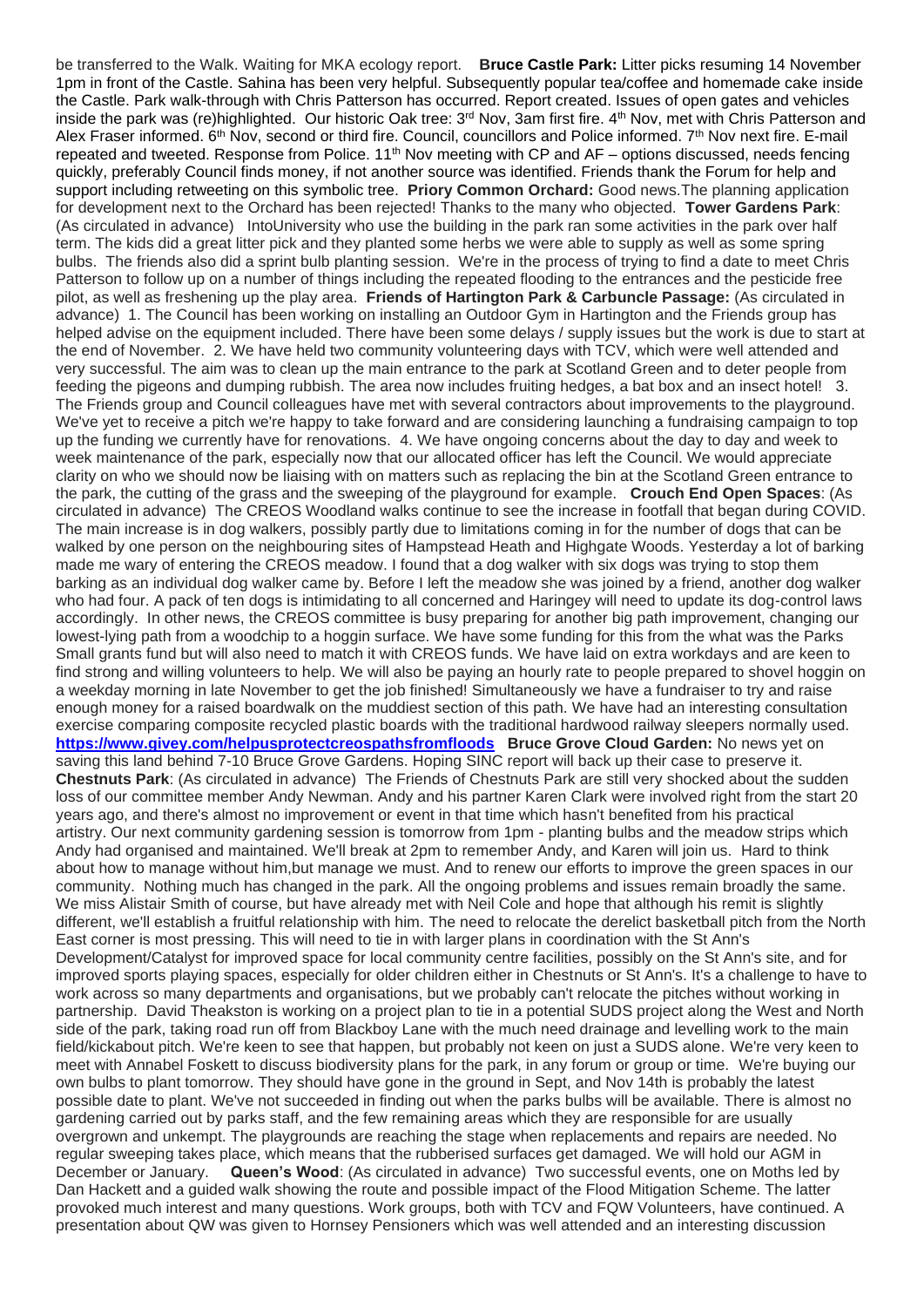followed. Future event is November 21<sup>st</sup>a Guided Walk 'Beating the Bounds' showing the medieval boundary banks, where the strawberry fields grew and where the Southwood Common was. **St Ann's Green Spaces:** (As circulated in advance) As we approach our first birthday at the end of the month, Friends of StAGS - alongside Friends of Chestnuts Park - are mourning the loss of a huge tree on our landscape: Andy Newman. He supported us in countless ways throughout the year - from presence and encouragement at our inaugural meeting last November to designing publicity for our current Connect with Nature drop-in adult sessions at St Ann's Hospital site. He was much in mind at our Partnership Group meeting yesterday – the quarterly opportunity for dialogue we facilitate with Hospital management and Greener St Ann's staff group, GLA/Catalyst, London Wildlife Trust, TCV Railway Fields and Friends of Chestnuts Park. Aside from continuing conversations on tree protection, public access to the green spaces and sustainability goals for the new housing development, StAGS also raised whole site, long term proposals for collaboration and funding discussion. Our first priority is ongoing maintenance and conservation management for the whole of St Ann's SINC. This year TCV Railway Fields have successfully managed our volunteering sessions on the Hospital section of the woodland strip. Local people, Hospital staff and corporate teams have together cleared and made an impressive path and glade for service users, staff and visitors. The 3 remaining sessions will include planting new trees along the road perimeter. We need to secure funding now to maintain the work that's been done and, in time, to mirror it along the GLA/Catalyst section. StAGS members also introduced a proposal for an archive project which went down well with all the group members. Working with onsite partners and local community, we plan to mark the connection between green space and health, past and present, by collecting stories and memories of people who've worked onsite or have experience as a service user or relative/carer – culminating in a live performance among the buildings and trees. A few weeks ago, Andy was in his element coming up with ideas for this proposal – he described it as an opportunity, in the year before construction begins, "to say goodbye to the site as we've known it". He particularly wanted to make sure that a high quality photographic record charts the changes during development. We would like to dedicate the archive project to his memory.

**11. Council Responses:** Simon Farrow responded. Further communications between the groups and the relevant officers to take place following the meeting. Funding for *The Paddock* has not progressed. Major grants received for *Wolves Lane*: £600k from GLA and £1.9m Lottery funding. Has no idea why the goldcrest trees were taken down. *Coldfall Wood* – removing the trees is the most efficient way of mitigating the damage to the neighbouring house for which LBH is liable. In future there will be increased budget for the management of high risk trees eg Fairfax Rd Plane trees are affecting houses opposite. *Bluebell Wood* - will address the drain issue. (Tthis is the 3rd meeting at which it has been mentioned.) Will provide key. *Parkland Walk* – will pick up issue of Mountview Rd land. Homes for Haringey may go back in-house so could be resolved that way. Mike H mentioned bridge refurbishment. Friends of PW MUST be involved. It's a long term project – bridge works first then other work over 3 or 4 years. Tackling issue of encroachment - houses appropriating public space eg Milton Park. *Bruce Castle Park.* Someone has been arrested over damage to oak. There is funding available for a protective fence and a decision needs to be taken about the best way to deal with cavity in the trunk. *Priory Common* – happy to see the development application turned down. *Tower Gardens* – repairs being done to walls. *Hartington Pk* – Starting outdoor gym again 29 Nov. Sahina will contact Rachel re maintenance issues. *Queens Wood.* Engineers and consultants looking at the flooding issues. Soil expert is to be engaged to look at the Ancient Woodlands. May need to let more daylight in by coppicing. *Cloud Garden.* LBH does want to obtain the land.

**12. Rivers Forum** See John Miles e-mail circulated 12 November. Haringey Rivers Forum will be holding an online meeting on **Monday, November 29th** 5.30pm for 6-8pm. Open to delegates from all Haringey friends and voluntary groups, professional observers and the general public. Link below: <https://us02web.zoom.us/j/87004532288?pwd=OXZORzF3bkw5RmdvUlk5Mld6Z3J6Zz09>

**13. Annabel's Nature Conservation Officer report** (See Appendix 3 below). See pt 5 above. Simon agreed the MKA report will be shared with the Forum once received. We have requested separate meeting with Annabel for a year. Simon agreed the Forum could set up a meeting and Annabel can attend. Biodiversity Action Plans are to become Nature Recovery Plans.

**14. TCV Update** They have extended their contract at the Paddock for a year. They can offer training including first aid training.See email circulated 12 November: (Appendix 2 below)

**15. Parks and Green Spaces Strategy** Email circulated 13 November and photocopied for the meeting (See Appendix 1). Paul Ely explained the update, and added that they have ambitious plans for trees – Urban Forest concept. Vicci Midwinter and Rachel Sheldon agreed and were elected to go on behalf of the Forum to planning meeting for Tree Summit. [Dave to liaise over the Parks Assembly]. Paul is working on formal written protocols on working together in future especially when works are to take place. He was asked if the comments and inputs of the last 6 months have been incorporated in the latest drafts on which we are asked to comment? He said some are, he'll need to speak to the report authors for clarification. The versions circulated to us all in the last 3 months are the latest versions. He confirmed we would see the redrafted documents before they go to Cabinet. Mike H's vision is to rebalance tree cover in the east and west of borough so focusing attention on the east. LBH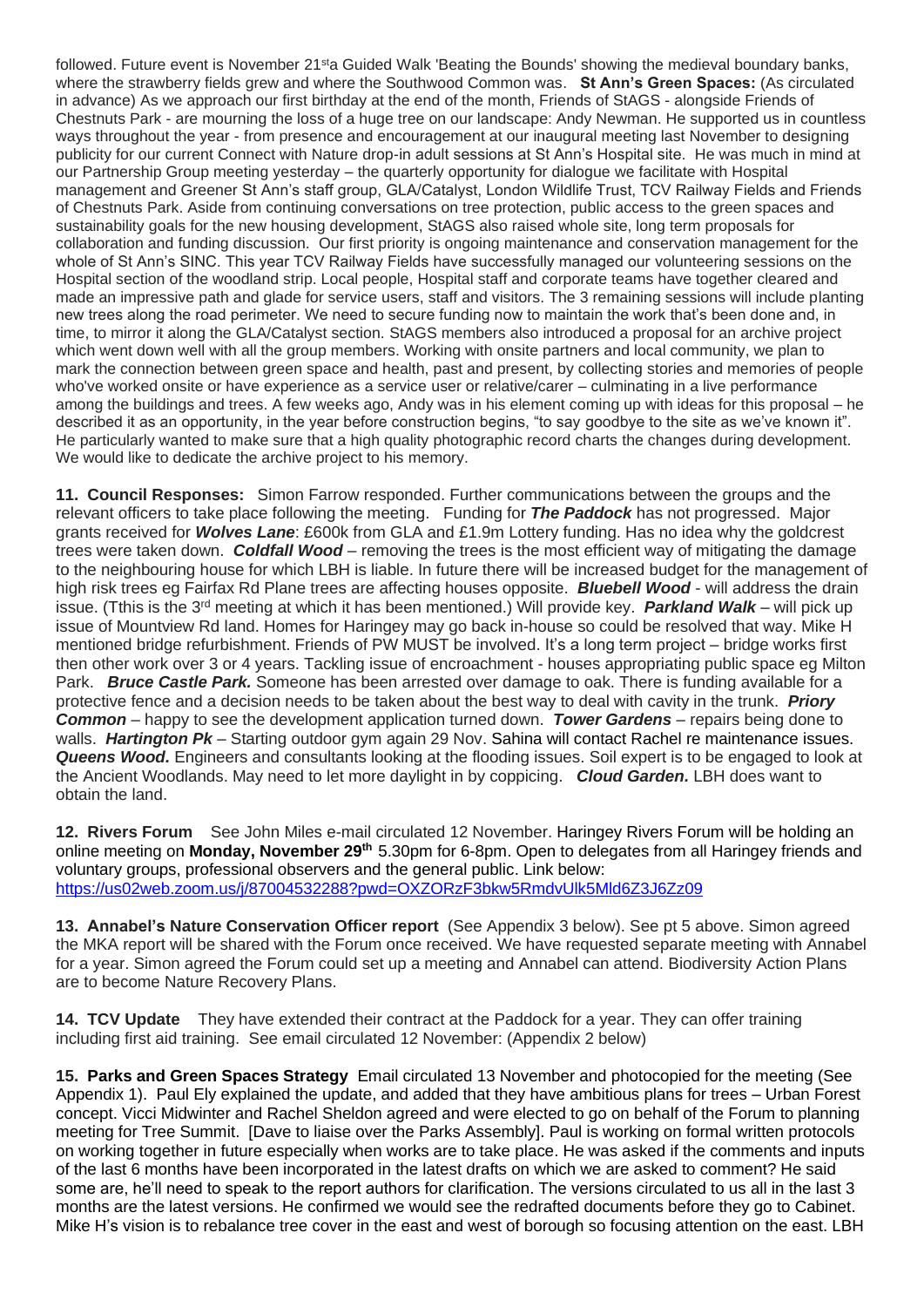partnering with Trees for Streets charity. Much better customer journey now for sponsoring trees. Of 125 so far this year broadly equal east/west. Looking at crowdfunding and Trees for Streets applying for funding for 25 trees in east of borough. People living in west of borough can sponsor a tree in the east.

**16. Green Flag** Week of 22 Nov further inspections to take place - 50% inspection and 50% mystery shop to verify. 22 on LBH land and 3 others. No formal plan to add more sites. The Forum stressed that Council Policy is that the aspiration is for Green Flag for all sites capable of achieving it. It was noted that Doncaster Road Community Garden was awarded its Green Flag and that Andy Newman will be remembered at an event in the Garden to celebrate.

**17. Council Restructure** Currently in implementation phase, going live 1 December. There will still be vacancies to fill. Front line Amenity Services, will cover workshop, tree team, nursery, play team but not grounds maintenance. As well as a Parks Section the Green Space Section will cover Homes for Haringey estates only. There will be 19 new staff including an environmental sustainability manager. Bringing landscaping back inhouse. More play and maintenance staff. Conservation team expanding. New engagement 'zonal' team. There will be a Tree Officer working with Planning and an apprentice.Forum asked for new structure charts and summary as soon as possible after 1 December**.** David Theakston's team will continue spotlight meetings. Projects Team will deal with works over £25k. New Parks Zonal Team will be our main contact – consisting of Manager, Officer, Assistant and Apprentice. There will be a new Community Engagement Officer and a Volunteering Officer. They will be working to increase diversity and ensure local Haringey people get jobs.

### **18. Issues arising from earlier Forum items**

*Bulbs* will be available next week. *Protection of public green space in the light of the housebuilding programme*: The Fields in Trust protection for all Haringey's designated green spaces is to be progressed further. We believe the Parks service and Conservation officer have a role in standing up for undesignated spaces, not just the community. The Forum's view is that if spaces are or have been green they should be designated within the Local Plan. SF responded that Fields in Trust progress has been slow due to Covid. Still committed to doing it. New Zonal Team will take it forward. Parks Service have not been formally consulted on the housing proposals. This might change if Housing comes back in-house. At present designating open space in the Local Plan is dependent on size but the council is talking about having designation for smaller sites. SF to find out how and when we can input into Local Plan. It is the Planning Department which is accountable for delivering the Local Plan but Parks Dept. has influence. The Forum's view is that the amount of green space should increase, not decrease. Martin Laheen asked about *recycling*. SF confirmed it is in the new strategy and that the contents of the new bins with separate recycling sections IS recycled. Robert Thairu made written comments (circulated previously) with focus on the involvement of youth, more diversity and inclusion and proper recycling services sourced in the borough. He asked for more information to be provided about costs of waste disposal and how to improve messaging on recycling. Wants to create green jobs via local businesses.

#### **AOB Date of next meeting: Saturday 5 th February 2022.**

#### **----------------------------------------------------------------------------------------------------------------------------------------------------------- APPENDIX 1 UPDATE FOR FORUM ON HARINGEY PARKS AND GREEN SPACES STRATEGY**

We have been reviewing the Parks and Greenspaces Strategy with Cllr Hakata. A key part of the review has been a focus on co-production. As a result, the Council has decided to take the draft Strategy and supporting documents to Cabinet after the local elections in May.

Doing this will:

- Enable us to do more work to scope out advancing the Haringey Urban Forest.
- Undertake in depth focus groups so that the feedback from these groups can be incorporated within the draft Cabinet documents.
- Work with Friends to further develop protocols for our future working relationship and for how the Council will work with the community when works are planned.

We have also decided to hold two events, A Parks Assembly and a Tree Summit, in February and March 2022, to share headline content from the draft final documents and seek feedback and support for its future implementation. We would like the events to maximise community involvement and feel that involving the Friends in the organisation of these events would go a long way towards helping to achieve that. Would the Forum like to identify a volunteer to work with us on the organisation?

Finally, because of the decision to extend the PGSS timetable, we are able to extend the deadline by which Friends can respond to the documents to Friday 14th January.